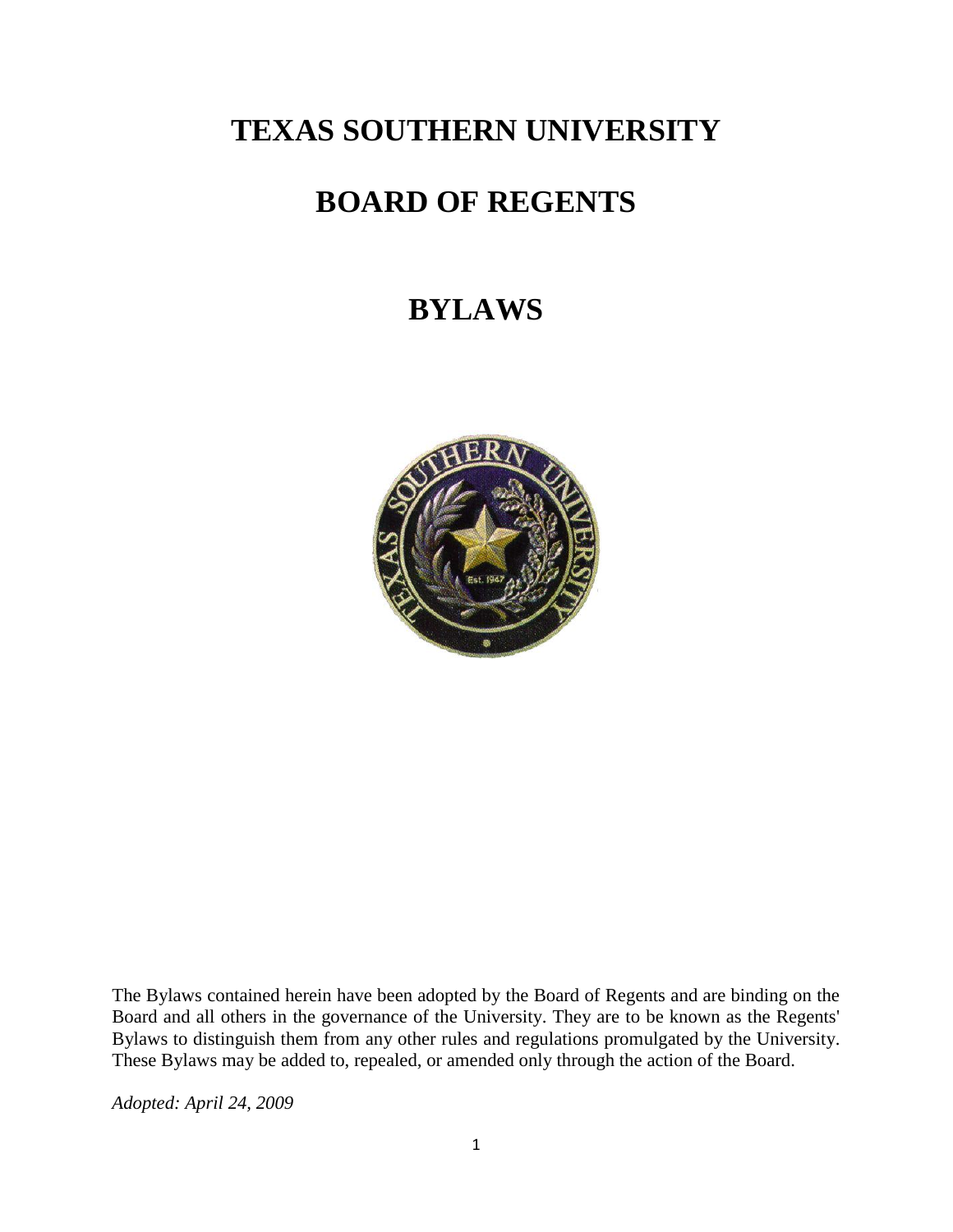## **TABLE OF CONTENTS \_\_\_\_\_\_\_\_\_\_\_\_\_\_\_\_\_\_\_\_\_\_\_\_\_\_\_\_\_\_\_\_\_\_\_\_\_\_\_\_\_\_\_\_\_\_\_\_\_\_\_\_\_\_\_\_\_\_**

| 1.1  | Authority and Power                                                 |
|------|---------------------------------------------------------------------|
| 1.2  | <b>Duties and Responsibilities</b>                                  |
| 1.3  | Policies and Regulations                                            |
| 1.4  | <b>Approval of Governing Documents</b>                              |
| 1.5  | Changes in State Law and Regulations                                |
|      |                                                                     |
| 2.1  | Membership of the Board                                             |
| 2.2  | Non-voting Student Regent                                           |
|      |                                                                     |
|      |                                                                     |
| 4.1  | Duties of the Chair                                                 |
| 4.2  | Duties of the Vice Chair                                            |
| 4.3  | Duties of the Second Vice Chair                                     |
| 4.4. | Duties of the Secretary of the Board                                |
|      |                                                                     |
| 5.1  | Committees                                                          |
| 5.2  | <b>Members of Committees</b>                                        |
| 5.3  | Vacancies                                                           |
| 5.4  | <b>Committee and Subcommittee Meetings</b>                          |
| 5.5  | <b>Authority of Committees</b>                                      |
| 5.6  | Duties of the Executive Committee                                   |
| 5.7  | Duties of the Administration and Finance Committee                  |
| 5.8  | Duties of the Academic Affairs, Research and Student Life Committee |
| 5.9  | Duties of the Development and Legislative Affairs Committee         |
| 5.10 | Duties of the Personnel and Litigation Committee                    |
| 5.11 | Duties of the Physical Facilities Committee                         |
| 5.12 | Duties of the Audit Committee                                       |
| 5.13 | <b>Staff Services for Board Committees</b>                          |

i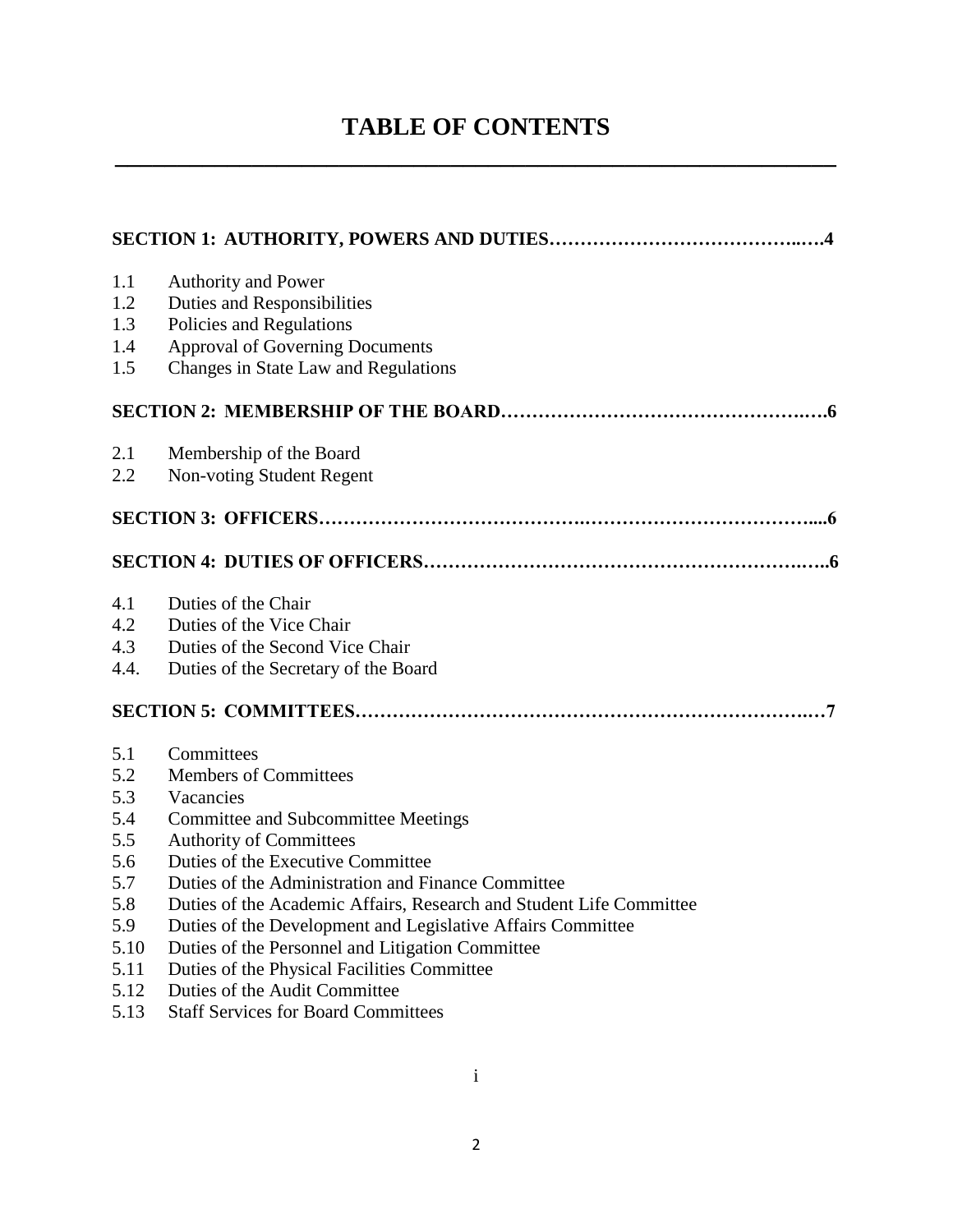### **TABLE OF CONTENTS Cont. \_\_\_\_\_\_\_\_\_\_\_\_\_\_\_\_\_\_\_\_\_\_\_\_\_\_\_\_\_\_\_\_\_\_\_\_\_\_\_\_\_\_\_\_\_\_\_\_\_\_\_\_\_\_\_\_\_\_**

### **SECTION 6: BOARD OF REGENTS MEETINGS………………………………………....11**

| 6.1  | <b>Regular Meetings</b>                                |
|------|--------------------------------------------------------|
| 6.2  | <b>Special Meetings</b>                                |
| 6.3  | Notice of Meetings                                     |
| 6.4  | Notice of Special Meetings                             |
| 6.5  | <b>Public Notice Requirements</b>                      |
| 6.6  | <b>Waiver of Notice</b>                                |
| 6.7  | Quorum                                                 |
| 6.8  | Agenda                                                 |
| 6.9  | <b>Open Transaction of Business</b>                    |
| 6.10 | <b>Official Business</b>                               |
| 6.11 | Conflicts of Interests                                 |
| 6.12 | <b>Rules of Order</b>                                  |
| 6.13 | <b>Fiscal Note Certification</b>                       |
| 6.14 | Legal Compliance Certification                         |
| 6.15 | <b>Consent Docket</b>                                  |
| 6.16 | <b>Executive Sessions</b>                              |
|      | SECTION 7: PERSONNEL REPORTING DIRECTLY TO THE BOARD14 |
| 7.1  | President                                              |
| 7.2  | <b>Internal Auditor</b>                                |
| 7.3  | <b>Executive Director of Board Relations</b>           |
|      |                                                        |

#### **SECTION 8: COMMUNICATIONS TO THE BOARD…………………………..………...15**

- 8.1 Board Member's Right to Information
- 8.2 Open Presentation Time
- 8.3 Proposals for Board Consideration
- 8.4 Disruption [*Adopted 06/22/12*]

#### **SECTION 9: AMENDMENTS AND MISCELLANEOUS PROVISIONS……………….16**

- 9.1 Amendments
- 9.2 Gender and Number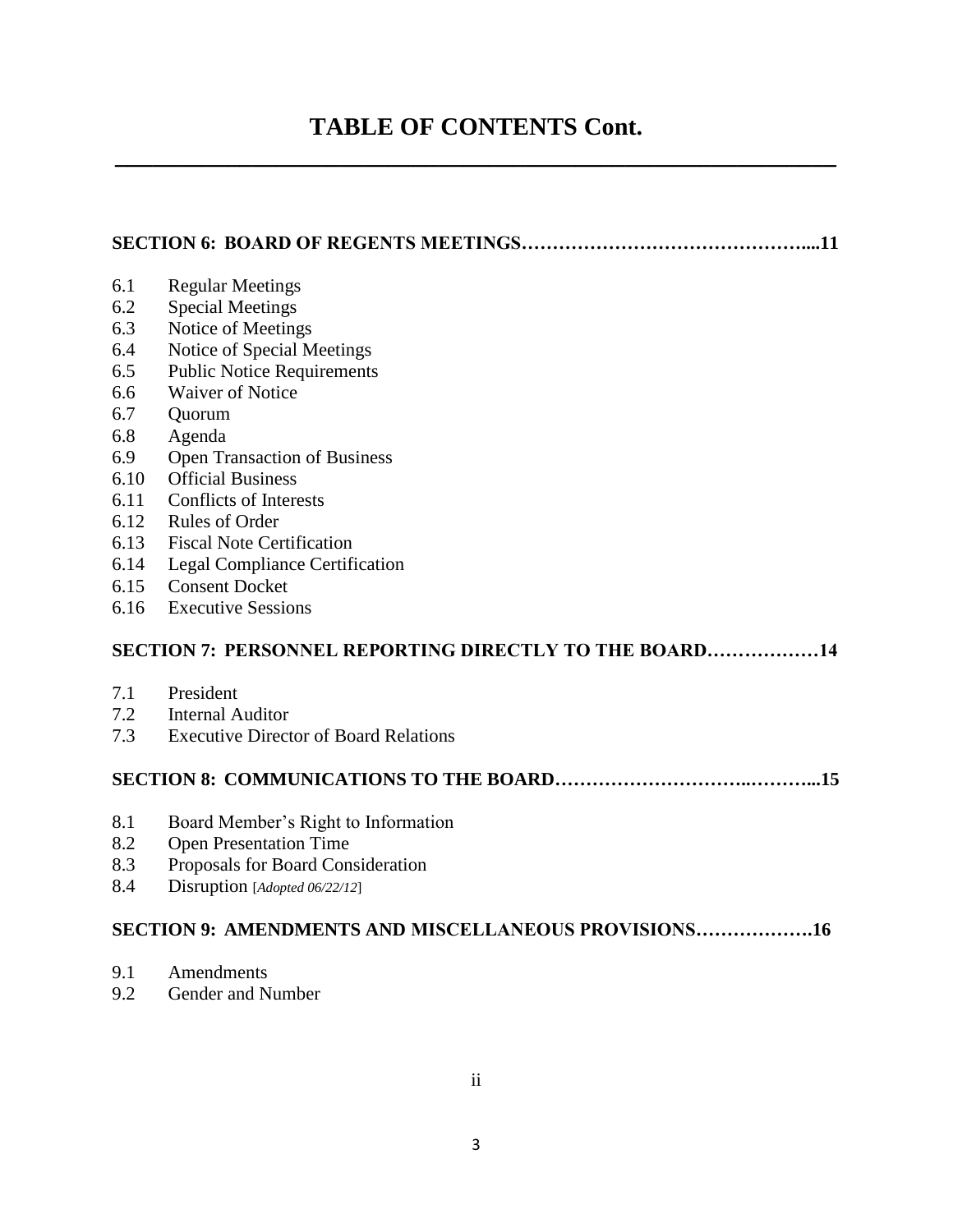#### **SECTION 1 Authority, Powers and Duties**

**1.1. Authority and Powers.** Under the provisions of Section 106. 01 et. seq. of the Texas Education Code, the State Legislature has given the Board of Regents of Texas Southern University the power and authority to govern the University. The Board is expressly directed by state law to enact bylaws, rules and regulations for the successful management and government of the institution. In addition to the express powers conferred by statute, the Board has implied or incidental power to do whatever is reasonably necessary to accomplish the purpose for which the University was established. Texas case law has held that Boards of Regents of Texas colleges and universities have wide discretion in exercising the power and authority granted by the legislature, including discretion in what action it takes directly and in what authority it delegates to other bodies within the University.

**1.2. Duties and Responsibilities.** Section 51.352 of the Texas Education Code provides as follows with regard to the duties and responsibilities of the Board of Regents:

(a) It is the policy of this state that the governing boards of institutions of higher education, being composed of lay members, shall exercise the traditional and timehonored role for such boards as their role has evolved in the United States and shall constitute the keystone of the governance structure. In this regard each governing board:

- (1) is expected to preserve institutional independence and to defend its right to manage its own affairs through its chosen administrators and employees;
- (2) shall enhance the public image of each institution under its governance;
- (3) shall interpret the community to the campus and interpret the campus to the community;
- (4) shall nurture each institution under its governance to the end that each Institution achieves its full potential within its role and mission; and
- (5) shall insist on clarity of focus and mission of each institution under its governance.

(b) The governing board of an institution of higher education shall provide the policy direction for each institution of higher education under its management and control.

(c) In making or confirming appointments to a governing board, the governor and senate shall ensure that the appointee has the background and experience suitable for performing the statutory responsibility of a member of the governing board.

(d) In addition to powers and duties specifically granted by this code or other law, each governing board shall: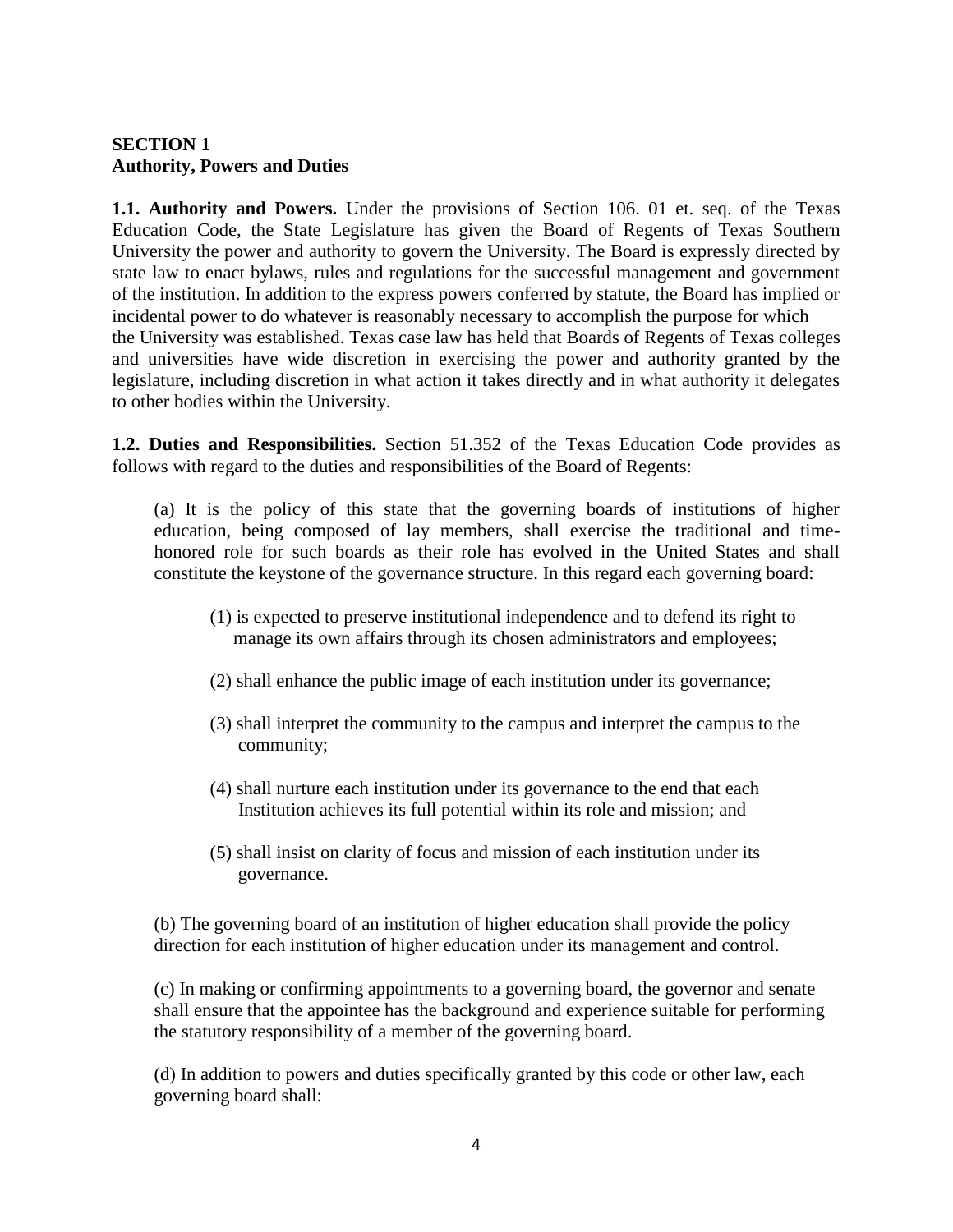- (1) establish, for each institution under its control and management, goals consistent with the role and mission of institution;
- (2) appoint the chancellor or other chief executive officer of the system, if the board governs a university system;
- (3) appoint the president or other chief executive officer of each institution under the board's control and management and evaluate the chief executive officer of each component institution and assist the officer in the achievement of performance goals;
- (4) set campus admission standards consistent with the role and mission of the institution and considering the admission standards of similar institutions nationwide having a similar role and mission, as determined by the coordinating board; and
- (5) ensure that its formal position on matters of importance to the institutions under its governance is made clear to the coordinating board when such matters are under consideration by the coordinating board.

(e) Each member of a governing board has the legal responsibilities of a fiduciary in the management of funds under the control of institutions subject to the board's control and management.

(f) The governing board of each general academic teaching institution and each public junior college within a 100-mile radius of that institution shall adopt a policy to enhance the transfer of students based on the recommendations of the permanent advisory committee under Section 51.3521 of this code. Added by Acts 1987, 70th Leg, ch.823, & 1.09, eff. June 20, 1987. Amended by Acts 1991, 72nd Leg, ch. 526, & 2, eff. September 1,1991. See also Section 55.174, 54.5221 and 54.5222 for Board Authority.

**1.3 Policies and Regulations.** The Board of Regents shall adopt policies, rules and regulations for the control and management of the University.

**1.4 Approval of Governing Documents.** The Board of Regents shall approve all constitutions, bylaws, rules, regulations and other governing documents (including proposed amendments) of all groups and organizations within the University operating under such documents. This authority may be delegated. Notwithstanding approval of such documents directly or through delegation, the Board of Regents retains the unilateral right to temporarily or permanently repeal, rescind, suspend or waive any or all of the provisions of any such documents, at its sole discretion, whenever it deems such action necessary or advisable in view of the particular circumstances at hand.

**1.5 Changes in State Law and Regulations.** These bylaws are governed by applicable Texas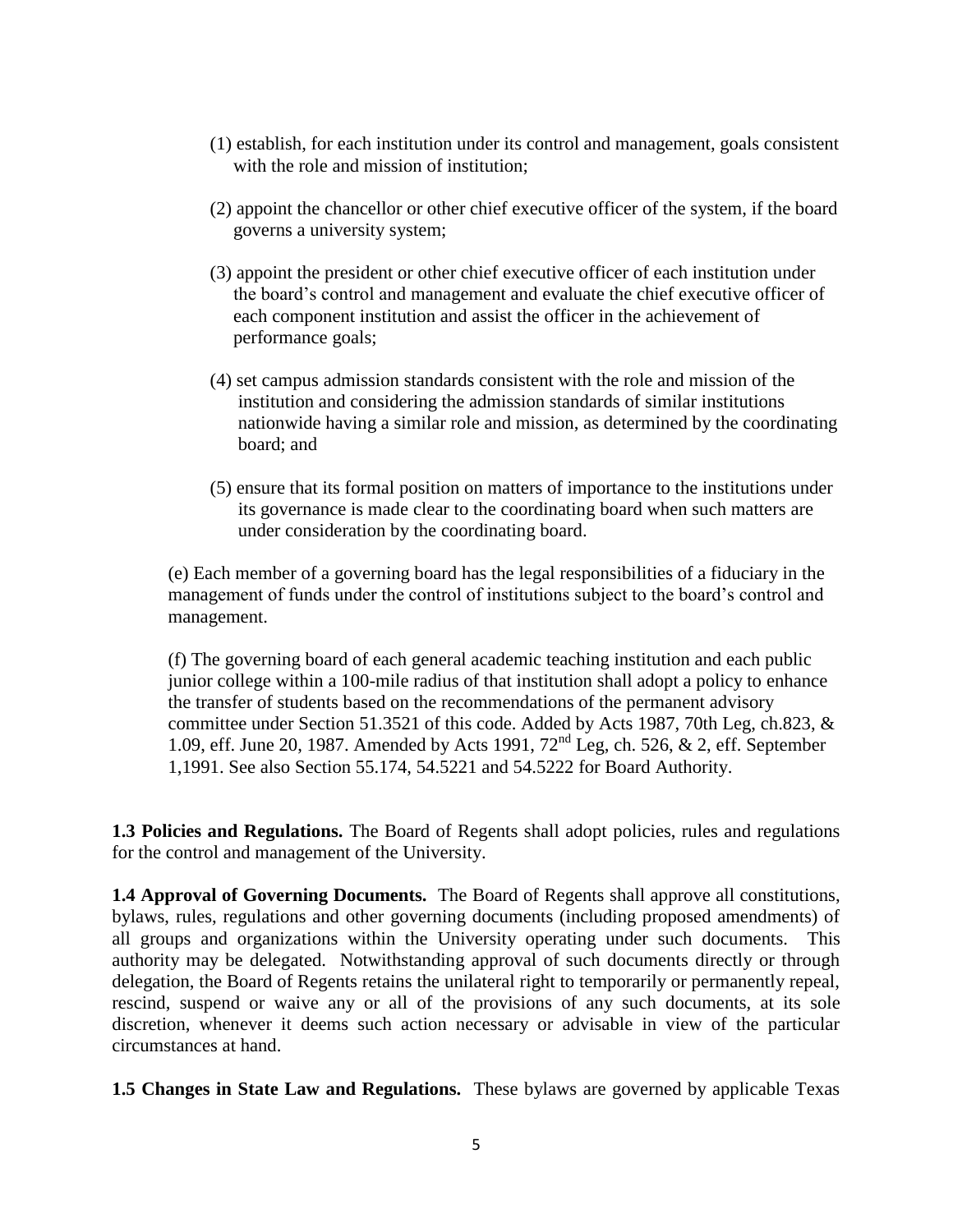laws and regulations, some of which are cited as part of these bylaws. If and when the applicable Texas laws and regulations change, these bylaws will also be required to change to conform to the revised laws and regulations.

#### **SECTION 2 Membership of the Board**

**2.1 Membership of the Board.** Pursuant to the Education Code sections 106.11 and 106.12, the Board of Regents (hereafter sometimes referred to as "Board") is composed of nine (9) members appointed by the Governor of the State of Texas, with the advice and consent of the Texas Senate, for staggered terms of six (6) years each, the terms of three (3) members expiring on February 1 of odd numbered years.

**2.2 Non-voting Student Regent.** Pursuant to the Education Code section 51.356, there shall be a non-voting Student Regent, whose qualifications, appointment, authority, powers and duties shall be as set forth therein. The non-voting Student Regent, in compliance with section 51.356, shall not be a member of the Board of Regents, shall have no right to vote on any matter before the Board and shall not make or second any motion before the Board. However, the Student Regent shall have the right to attend and participate in all meetings of the Board of Regents and shall have the same right as any member of the Board to speak and provide input. The Student Regent is not counted in determining whether a quorum exists for a Board meeting or in determining the outcome of any vote before the Board.

#### **SECTION 3 Officers**

**Officers.** In each odd numbered year, at its first regular meeting after September 1 of that year, the Board shall elect from its membership a Chair and a Vice Chair, a second Vice Chair, and a Secretary. The Board may also appoint one or more Assistant Secretaries as needed, who shall not be required to be Regents. Assistant Secretaries shall not sign or attest documents or instruments related to bonds or debt of the University. Each of these officers shall hold office for two (2) years or until his successor is duly elected. In case of death, resignation, or disqualification of an officer, the Board shall, as soon as practicable thereafter, elect or appoint a successor for the unexpired term.

#### **SECTION 4 Duties of Officers**

- **4.1. Duties of the Chair.** The Chair shall:
	- (1) Preside over the meetings of the Board and shall have the right to vote on all matters and questions that come before the Board.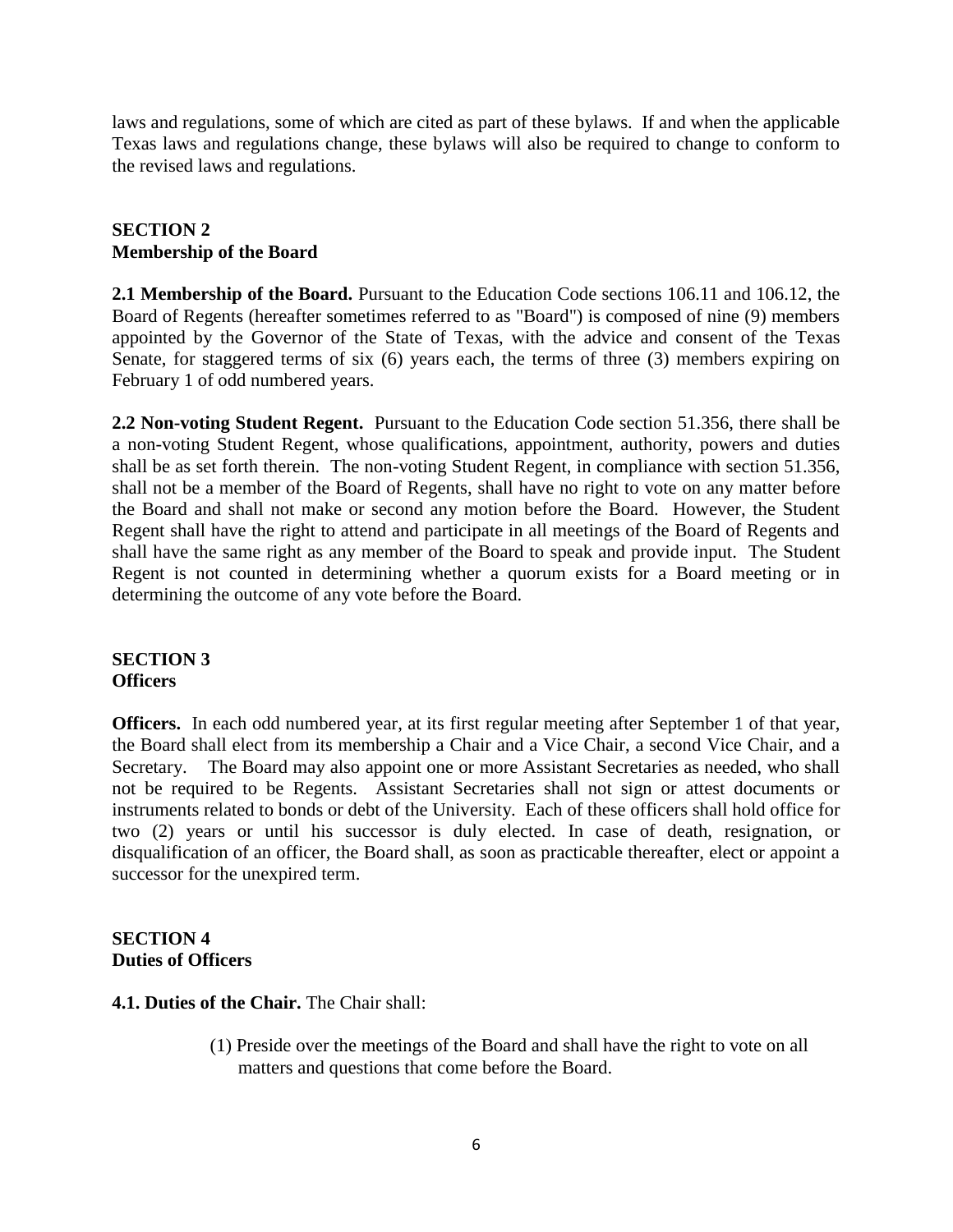- (2) Call special meetings of the Board, as herein provided.
- (3) Call meetings of the Board, meeting as a Committee of the Whole, to consider any business that the Chair deems necessary or appropriate, as herein provided.
- (4) Review and approve the agenda for all meetings of the Board.
- (5) Appoint the members and Chairpersons of standing and ad hoc committees of the Board and subcommittees thereof, in consultation with, and subject to ratification by, the full Board.
- (6) Serve as official spokesperson for the Board and represent the Board when it is not in session, unless the Board by vote has directed otherwise. The Chair may designate another Regent to serve as spokesperson on specific issues if the Chair deems it appropriate.
- (7) Execute, with the Secretary or an Assistant Secretary attesting, any documents or instruments which the Board has authorized to be executed, except in cases where the Board has expressly delegated the signing and execution thereof to some other official of the University, provided however that Assistant Secretaries shall not sign or attest documents or instruments related to bonds or debt of the University.

**4.2. Duties of the Vice Chair.** The Vice Chair of the Board shall upon the death, absence, disability, resignation, removal or disqualification of the Chair perform the duties of the Chair until the Chair shall resume office or the Chair's successor shall have been elected as herein provided.

**4.3 Duties of the Second Vice Chair.** The Second Vice Chair of the Board shall upon the death, absence, resignation, disability, or disqualification of the Vice Chair, perform the duties of the Vice Chair until the Vice Chair shall resume office or the Vice Chair's successor shall have been elected as herein provided.

**4.4. Duties of the Secretary of the Board.** The Secretary of the Board shall keep or cause to be kept the minutes of the meetings of the Board, properly indexed, and shall certify the accuracy of the minutes. The Secretary shall also cause to be filed, indexed, and carefully preserved all papers and documents pertaining to the business and proceedings of the Board, and shall post, or cause to be posted, notices of all meetings of the Board and Board Committees in compliance with Texas statutes and regulations. The Secretary (or an Assistant Secretary as authorized herein) shall attest all documents or instruments requiring such attestation.

#### **SECTION 5 Committees**

**5.1. Committees.** The Board shall have the following Standing Committees: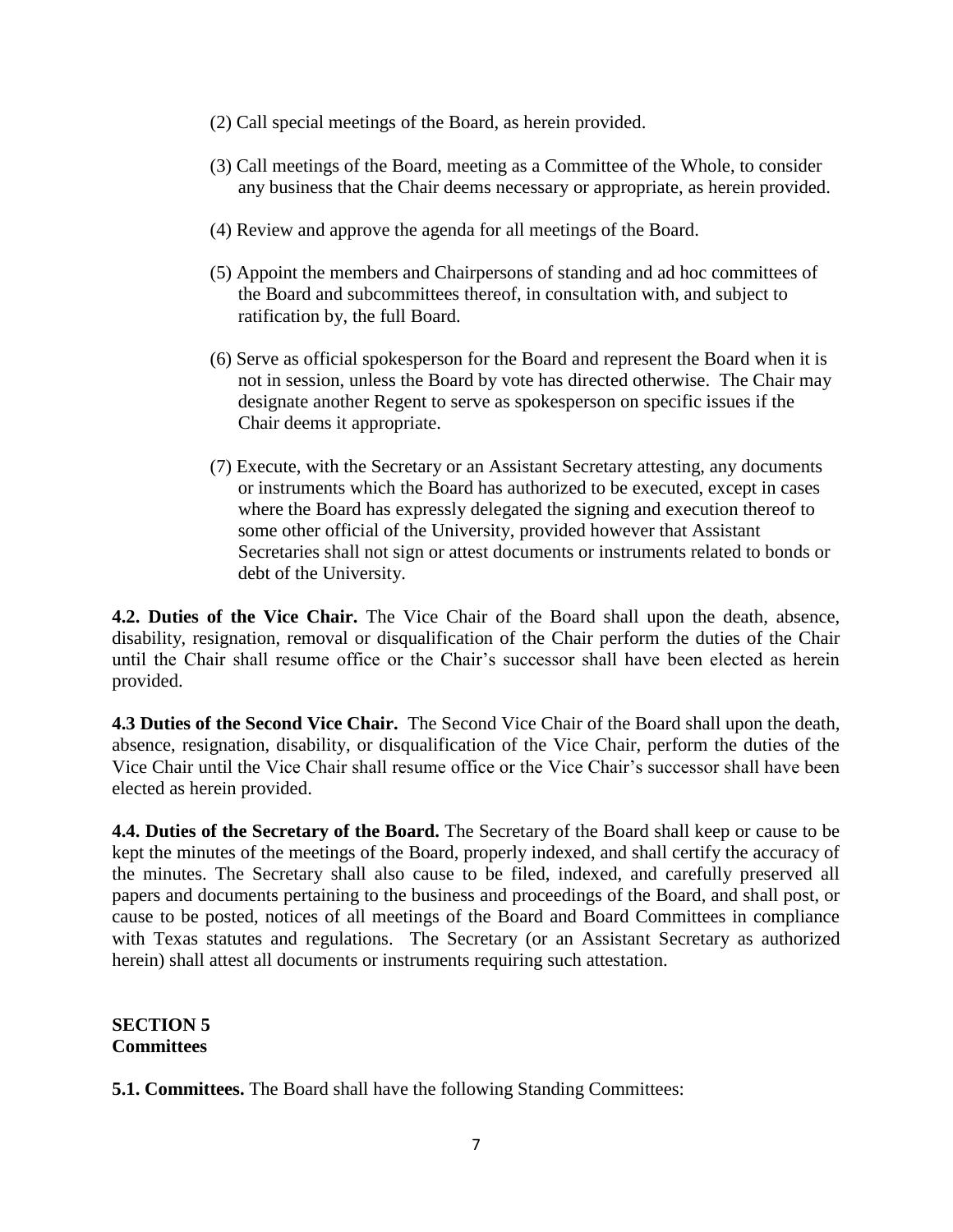(a) Executive Committee;

- (b) Administration and Finance Committee;
- (c) Academic Affairs, Research and Student Life Committee;
- (d) Development and Legislative Affairs Committee;
- (e) Personnel and Litigation Committee;
- (f) Physical Facilities Committee; and
- (g) Audit Committee.

The Board may also, at any time and from time to time, by resolution create ad hoc committees and subcommittees of the standing committees for any purpose the Board deems appropriate; and such subcommittees and ad hoc committees shall continue to function until discharged by the Board.

#### **5.2. Members of Committees.**

(a) Standing committees other than the Executive Committee shall consist of either three or four voting members appointed at the discretion of the Chair subject to the provisions of these bylaws. The Student Regent shall be a non-voting ex officio member of all Standing Committees except the Executive Committee. Standing committee members shall be appointed by the Chair promptly after her/his election, and shall remain as constituted after ratification (unless a vacancy is caused by death, resignation, disqualification, or inability to act) until reconstituted by the succeeding Chair.

(b) The Executive Committee shall consist of the Chair, the Vice Chair, the Second Vice Chair and the Secretary. The immediate past Board Chair, if still serving as a Regent, shall also be an ex officio non-voting member of the Executive Committee.

(c) Ad hoc committees shall consist of the number of members specified by the Board, or by the Chair if the Board does not specify a number. Ad hoc committees will normally include at least one Regent, and may also include non-Regents. Ad hoc committee members and Chairpersons shall be appointed by the Board Chair after consultation with, and subject to ratification by, the Board

(d) Subcommittees shall consist of the number of members specified by the Board, or by the Chair if the Board does not specify a number. The Chairperson and members of any subcommittee shall be appointed by the Board Chair after consultation with, and subject to ratification by, the Board. Non-Regents may be appointed to such subcommittees, but only Regents shall be voting members. The Student Regent shall be a non-voting ex officio member of all subcommittees.

**5.3 Vacancies.** In case a vacancy shall occur on any committee, subcommittee, or ad hoc committee, the Board Chair shall promptly appoint another member to serve, subject to ratification by the Board.

**5.4 Committee and Subcommittee Meetings.** Each Committee and Subcommittee shall meet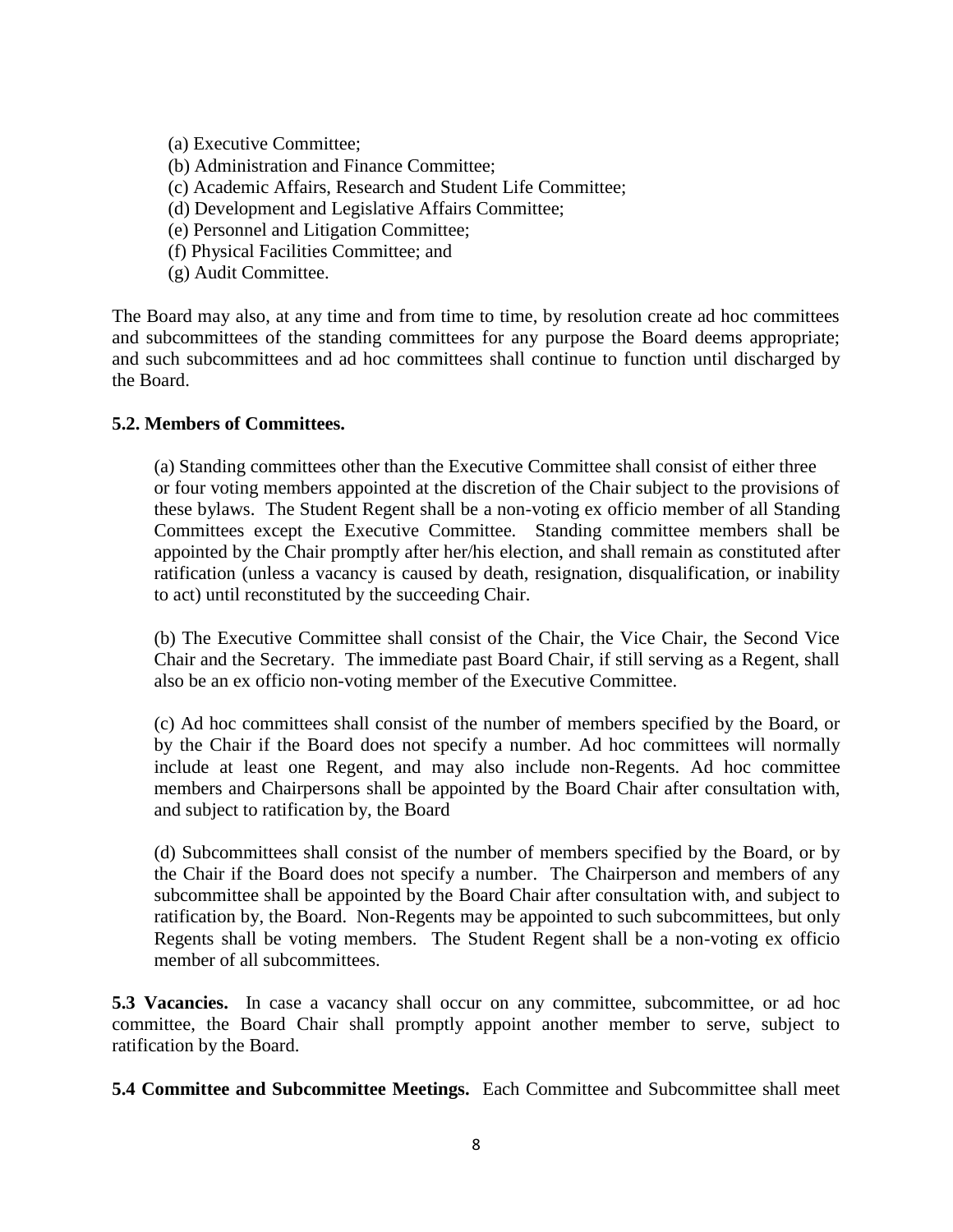at such times and places as the Chairperson shall designate, subject to compliance with applicable law and these bylaws. Whenever the Board Chair deems it necessary or appropriate to call a meeting of the Board, acting as a Committee of the Whole, the Board Chair shall be the Chair of the Committee of the Whole, and the Committee of the Whole shall meet at such times and places as the Board Chair shall designate, subject to compliance with applicable law and these bylaws.

**5.5. Authority of Committees.** Standing Committees of the Board may act for the Board where specifically authorized to do so by prior Board resolution or by these bylaws. In all other cases, both Standing Committees and Ad Hoc Committees shall be authorized only to make recommendations to the Board. The Board meeting as a Committee of the Whole shall not take final action on any business under consideration, but shall instead make recommendations to be acted on at a later time by a Board meeting which has been convened in compliance with applicable law and these bylaws.

#### **5.6. Duties of the Executive Committee.**

(a) This Committee shall execute such orders, instructions and resolutions of the Board as shall be assigned to it at any meeting of the Board; and shall also have authority to act in place of the full Board when the Board Chair deems a Board meeting necessary, but the quorum requirements for a full Board meeting cannot be met. Also, in the event an emergency requiring immediate action arises during the time intervening between meetings of the Board, and a special meeting of the Board called pursuant to Article 6.2 is not practicable, the Executive Committee may immediately (subject to the requirements of applicable laws and regulations) take such action as the emergency shall, in the judgment of the Committee, require; provided, however, that the Board Chair shall make reasonable efforts to contact and consult with the President, General Counsel, and Executive Director for Board Relations before calling such an emergency meeting.

(b) At each meeting of the Board, the Executive Committee shall report in writing all actions taken by it and, in case any action was taken in response to an emergency, the Committee shall specify the nature of the emergency that created the necessity for immediate action. These reports shall be reflected in the minutes of the Board, and all actions taken by the Executive Committee shall be submitted for ratification to the full Board.

**5.7. Duties of the Administration and Finance Committee.** This committee shall review and make recommendations to the Board on matters relating to:

- (a) Fiscal policies and procedures;
- (b) Operating and capital budgets and capital financing plans;
- (c) Legislative appropriations requests;
- (d) Banking agreements, instruments and arrangements;

(e) Contracts, financial transactions and expenditures, except as specifically assigned to another committee;

(f) Accounting, bookkeeping, fiscal control and financial reporting systems of the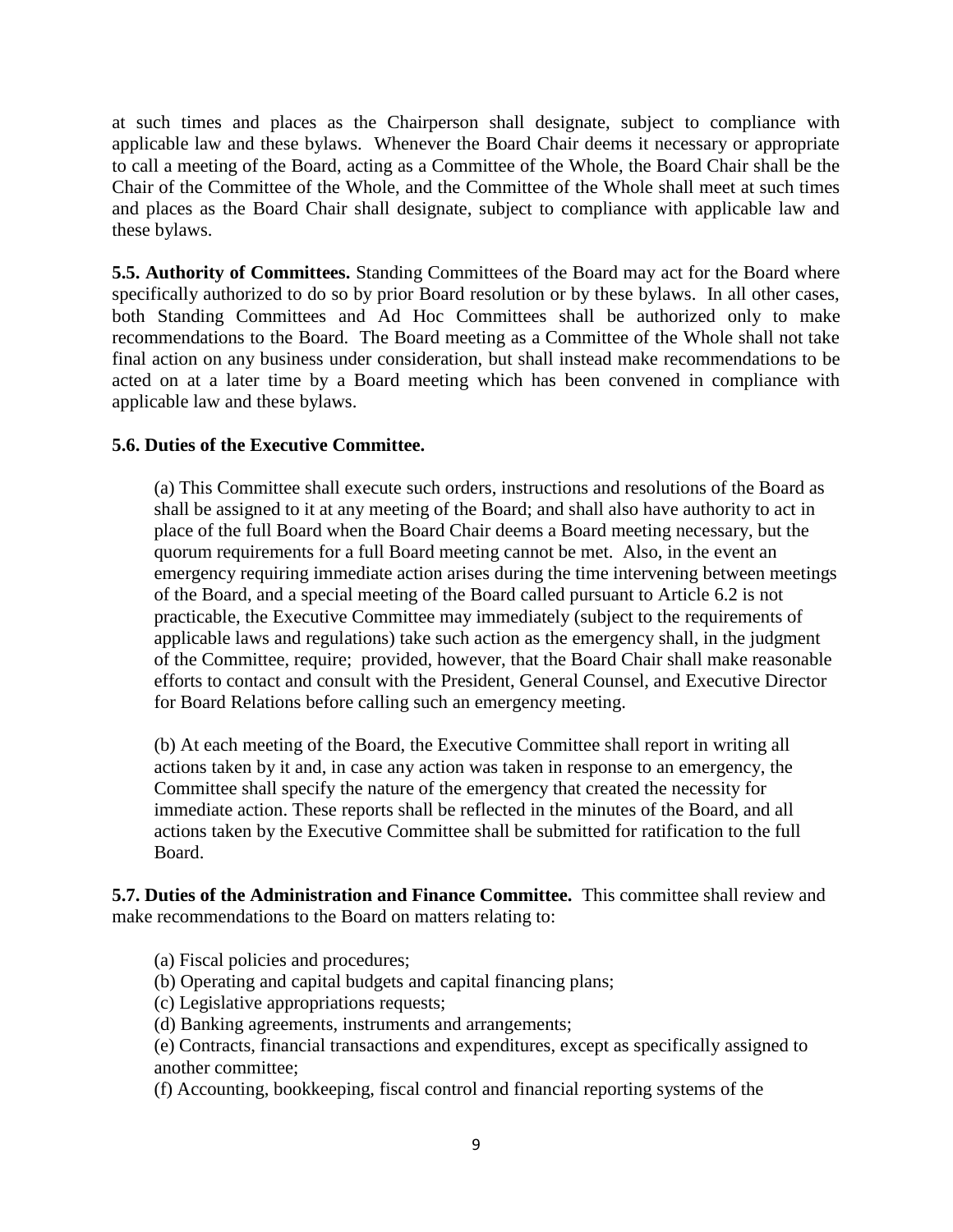University;

(g) Investment and reinvestment of any funds under the control of the University, including but not limited to financial aid, tuition and fees, ancillary revenues, and University Endowment funds;

(h) administrative policies, procedures, rules, regulations, operating instructions, manuals and other documents or instruments promulgated by the University administration or any organization subject to control or oversight by the University, except as specifically assigned to another committee; and any amendments or revisions of any of the above. This Committee shall also have authority to require, review and accept reports related to any of the above matters and to transmit such reports to the Board.

**5.8 Duties of the Academic Affairs, Research and Student Life Committee.** This Committee shall review and make recommendations to the Board on matters relating to:

(a) The role, mission, plans, policies and procedures for development and operation of the University and of each college and department within the University;

(b) Grant of degrees, diplomas and certificates;

(c) Faculty organization and faculty participation in University governance;

(d) Teaching load, class size, student-faculty ratios, instructional expenditures, research programs, grants and educational gifts;

(e) Curriculum and academic programs offered by the University;

(f) Admissions, tuition and fees, student aid, extracurricular activities (including but not limited to athletics) and student/faculty/community relations.

(g) All grants of tenure; and academic appointments at the level of Dean and above.

**5.9 Duties of the Development and Legislative Affairs Committee.** This committee shall review and make recommendations to the Board on matters relating to:

(a) Public Affairs, including but not limited to legislative and governmental

communications and legislative relations and appropriations requests;

(b) Fund raising, including developmental gifts and grants and policies related to recognition of donors;

(c) Alumni and ex-student relations;

(d) Public relations, public information and media relations.

**5.10 Duties of the Personnel and Litigation Committee.** This committee shall review and make recommendations to the Board on matters relating to:

(a) Systems, policies, procedures and practices related to recruitment, hiring, employee relations, compensation and personnel.;

(b) Numbers and qualifications of necessary officers, faculty, professional and other employees of the University and their compensation and terms and conditions of employment;

(c) Appointment of non-Academic officers at the level of Vice President and above;

(d) Complaints against University officers or employees;

(e) Potential, threatened or actual litigation involving the University or any of its officers,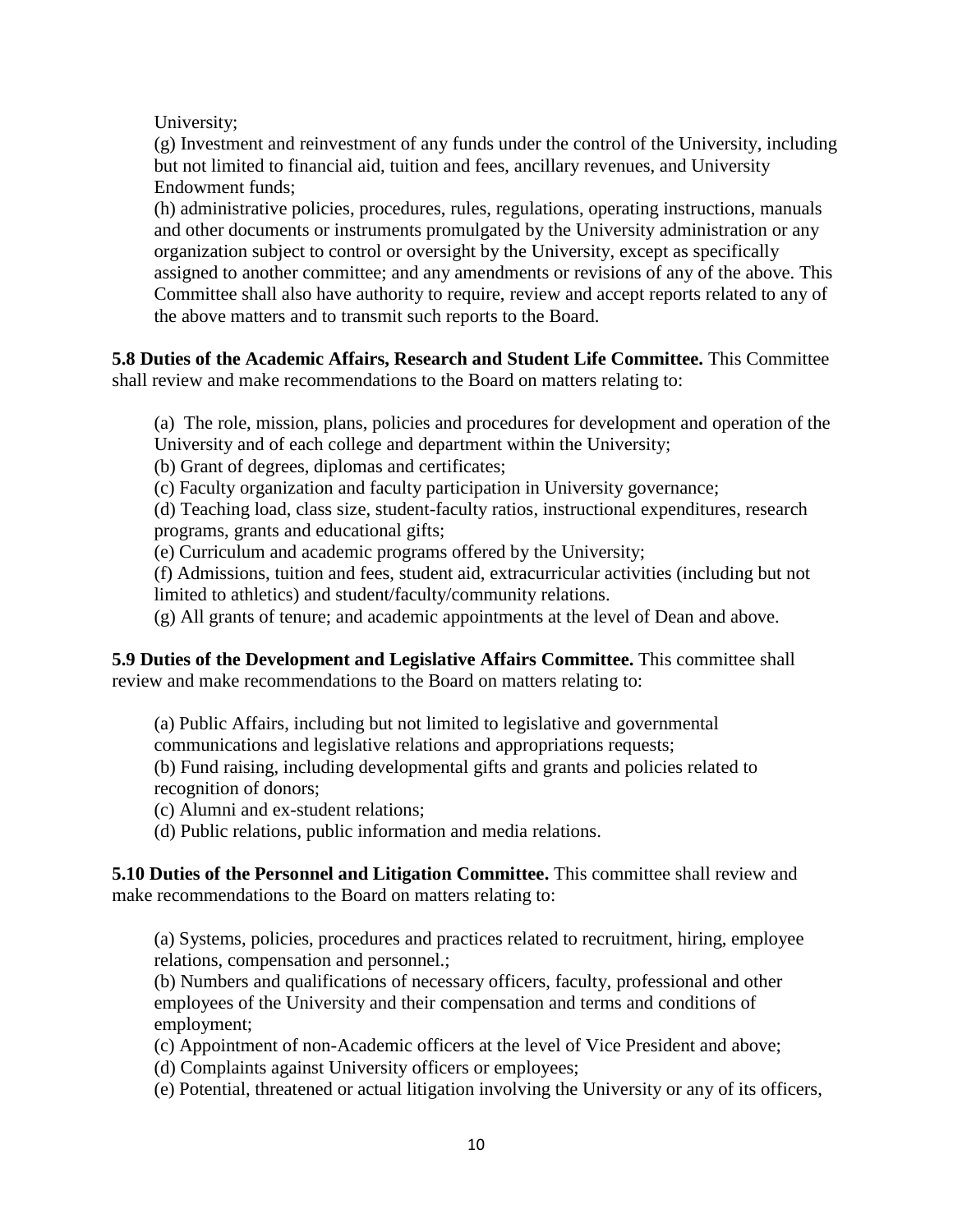faculty or other employees.

**5.11 Duties of the Physical Facilities Committee.** This committee shall review and make recommendations to the Board on matters relating to:

(a) Long range planning and master planning for buildings and other physical facilities of the University;

(b) Security of humans and physical facilities on property owned or controlled by the University;

(c) Appointment of architects and engineers to design and supervise construction of University buildings and physical facilities, including improvement of grounds and open space.

(d) Approval of construction, rehabilitation and repair contracts in excess of \$100,000 related to University buildings and physical facilities, including grounds and open space, and including Change Orders for approved projects in any case where a Change Order increases the cost of the project in excess of 100,000 or extends the completion date of a project by more than thirty days.

(e) Approval of contractors under any program which would qualify contractors in advance for award of contracts without further competitive bidding, where the total aggregate amount awarded in any one year under multiple awards could be in excess of \$100,000. (f) Disposition or sale of any University property.

**5.12 Duties of the Audit Committee.** This committee shall, in consultation with the University's Internal Auditor, review and make recommendations to the Board on matters relating to:

(a) Policies and procedures for audits to be conducted by the University's Internal Auditor;

(b) Approval of an annual audit plan for audits by the University's Internal Auditor;

(c) Proposals for, or notices of, audits to be conducted by the State Auditor or other public or private audit organizations;

(d) Reports and results of audits conducted by any audit organization with regard to any aspect of the University or its activities or operations;

(e) Management's proposed responses to any audit report, recommendation, or conclusion.

**5.13 Staff Services for Board Committees.** The University President will designate a senior staff member as liaison for each Board Committee, subject to ratification of such designation by the Board. The designated liaison shall provide information, assistance and staff resources as requested by the Chairperson of the committee, to prepare the agenda and conduct the business of the committee.

#### **SECTION 6 Board of Regents Meetings**

**6.1. Regular Meetings.** Regular meetings of the Board shall be held at such times and places as the Board shall designate in compliance with state law.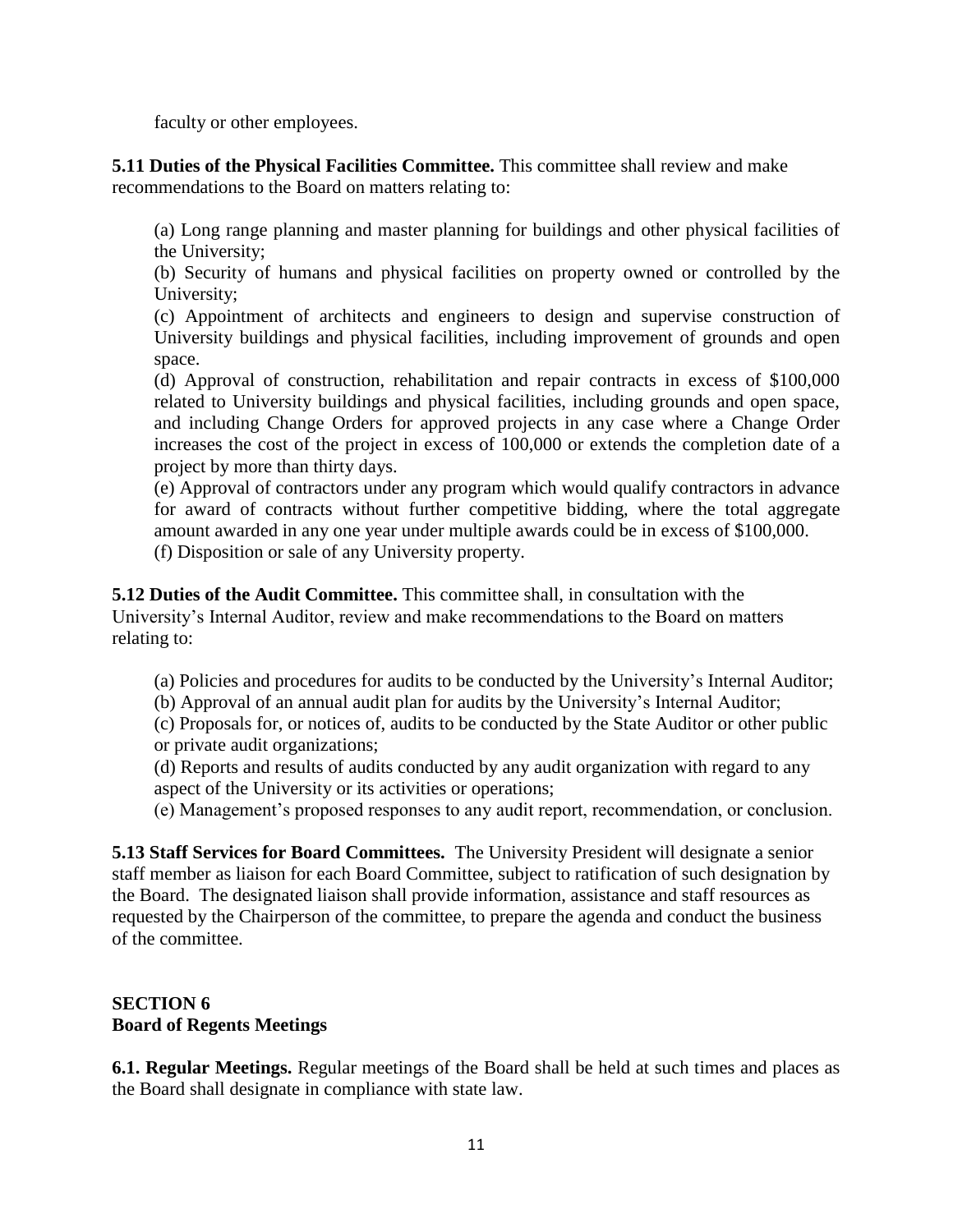**6.2. Special Meetings.** The Board Chair shall call a special meeting of the Board in compliance with state law: (1) upon receipt of a written request signed by at least four (4) members of the Board; or (2) upon the concurrence of the Chairman and one other member of the Board that there is a need for a special meeting. In addition, the Board Chair may call a special meeting of the Board or the Executive Committee at any time in an emergency, subject to the requirements of state law.

**6.3. Notice of Meetings.** The Chairman shall cause written notification of the date, time, and place of regular meetings of the Board to be sent to each Regent at least seven (7) days before the date of the meeting, together with a copy of the meeting agenda. In case the date of a regular meeting has been changed by the consensus of a majority of the Board, evidenced by email or faxed communications from the Regents consenting to the change, written notification of the new date, time and place for the meeting shall be sent not less than seventy-two (72) hours before the new time.

**6.4. Notice of Special Meetings.** Notice of any special meeting of the Board shall state the date, time, and place of such meeting and shall be sent to each Regent, together with a copy of the meeting agenda, not less than seventy-two (72) hours before the time of the meeting; provided, however, that in case of emergency such meeting may be held upon shorter notice whenever telephone concurrence is obtained from at least five (5) members of the Board.

**6.5. Public Notice Requirements**. Texas Southern University and the Board of Regents shall comply at all times with the requirements of the Open Meetings Act, Chapter 551 of the Government Code.

**6.6. Waiver of Notice.** Whenever notice is required to be given under these rules and regulations, a waiver thereof in writing signed by the persons entitled to said notice, whether before or after the time therein, shall be deemed equivalent thereto, provided that public notice was given in accordance with state law. Attendance at any meeting by a Regent shall be conclusively deemed a waiver of notice of that meeting by that Regent unless objection is made thereto at such meeting.

**6.7. Quorum.** A majority of the total authorized number of Regents shall be necessary and sufficient to constitute a quorum for the transaction of business at meetings of the Board. A majority of the total voting membership of any committee or subcommittee shall constitute a quorum for the transaction of business. The act of a majority of the voting members present and voting at a duly called meeting of the Board or any committee shall be the act of the Board or that committee, except as may be provided otherwise by these bylaws.

**6.8. Agenda.** The agenda for each Board meeting is the responsibility of the Board Chair, who shall in consultation with the President cause to be prepared and distributed the agenda and the materials supporting each agenda item. At the request of any Regent more than ten (10) days prior to a regular Board meeting, the Chair shall add to the agenda any item or matter requested by that Regent.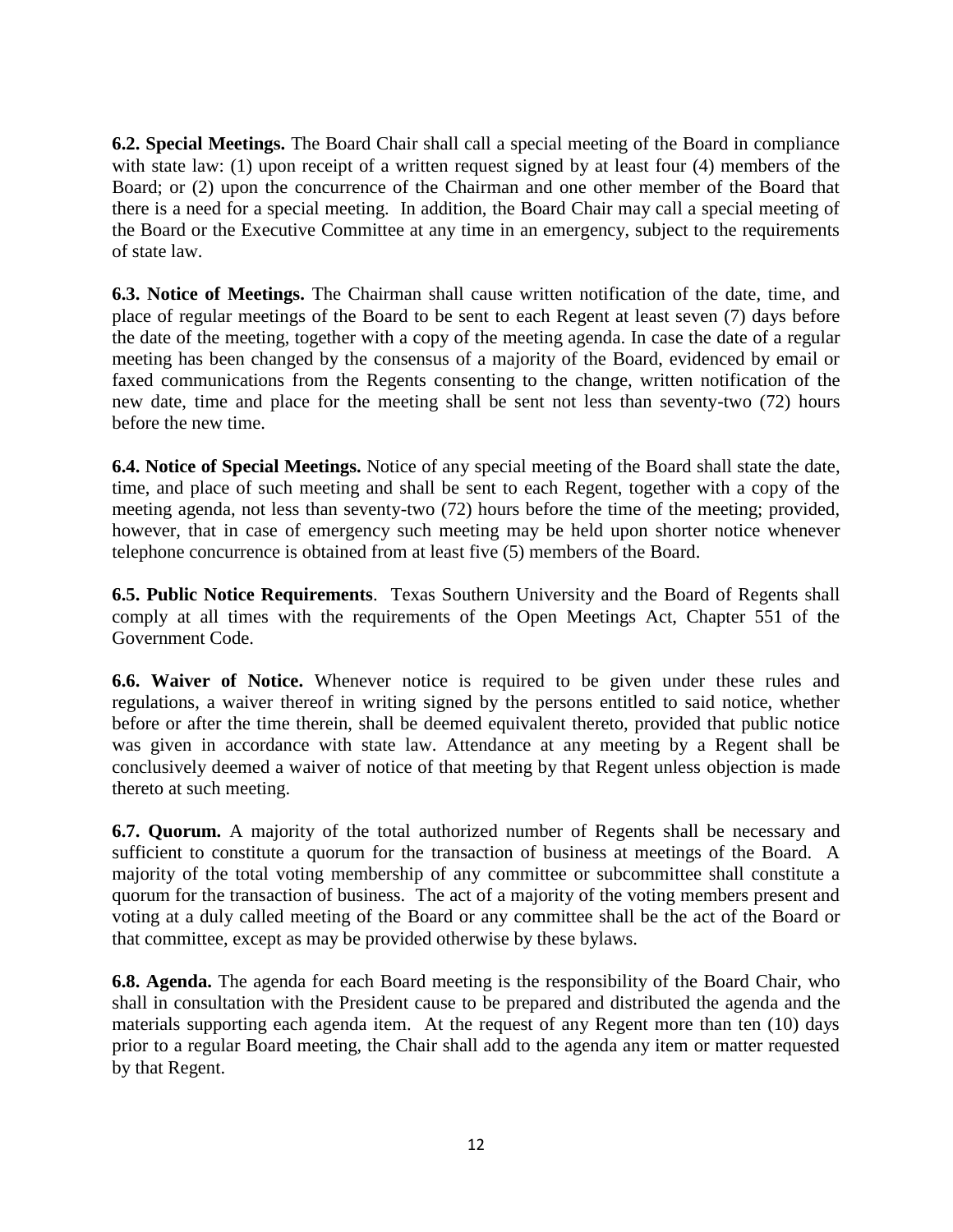**6.9. Open Transaction of Business.** The Board may transact official business only when in session and shall not be bound in any way by any statement or action on the part of any individual Board officer or other member except when such statement or action is pursuant to specific authorization by the Board.

**6.10. Official Business.** No business other than that placed on the agenda and noticed as required by State law shall be officially transacted at a meeting of the Board or any Board committee.

**6.11. Conflicts of Interests.** Regents of the University owe special duties of care and loyalty to the University and must avoid conflicts of interest in the conduct of University business. A Regent shall be considered to have a conflict of interest if such Regent has any existing or potential financial or other interest which impairs or might reasonably appear to impair such member's independent, unbiased judgment in the discharge of his responsibilities to the University, or such Regent is aware that a member of his family (which for the purposes of this paragraph shall be a spouse, parents, siblings, children, and any other relative if the latter resides in the same household as the Regent) or any organization which such Regent or member of his family is an officer, director, employee, member, partner, trustee or controlling stockholder has such existing or potential financial or other interests. All Regents shall disclose to the Board any possible conflicts of interest at the earliest practicable time. No Regent shall vote on any matter under consideration at a Board or committee meeting in which such Regent has a conflict of interest. The minutes of such meeting shall reflect that the Regent having a conflict of interest abstained from voting. Any Regent, who is uncertain whether he has a conflict of interest in any matter may request the board or committee to determine whether a conflict of interest exists, and the Board or committee shall resolve the question by majority vote.

**6.12. Rules of Order.** "Robert's Rules of Order", when not in conflict with these bylaws or applicable state law or regulations, shall govern the procedure at all Board and committee meetings.

**6.13. Fiscal Note Certification.** Except in case of bona fide emergency explicitly declared and described in the proposal, each action item proposed for adoption by the Board or any committee shall be accompanied by a fiscal note certified by the President and the chief financial officer of the University, setting forth the amount of positive or negative fiscal effect that the implementation of the proposal will have, and the detailed reasons for such effect, and no proposal may be adopted by the Board or any committee unless accompanied by such fiscal note.

**6.14 Legal Compliance Certification.** Except in case of bona fide emergency explicitly declared and described in the proposal, each action item proposed for adoption by the Board or any committee shall be accompanied by a certification from the President and the chief legal officer of the University, certifying that such proposal and its implementation will not be in violation of any applicable Federal, state, or local law or regulation, and no proposal may be adopted by the Board or any committee unless accompanied by such certification.

**6.15 Consent Docket.** The Board Chair may place any proposed action item which he deems to be routine and non-controversial on a consent docket for any regular meeting of the Board or any Standing Committee. The consent docket shall list each item separately with enough detail to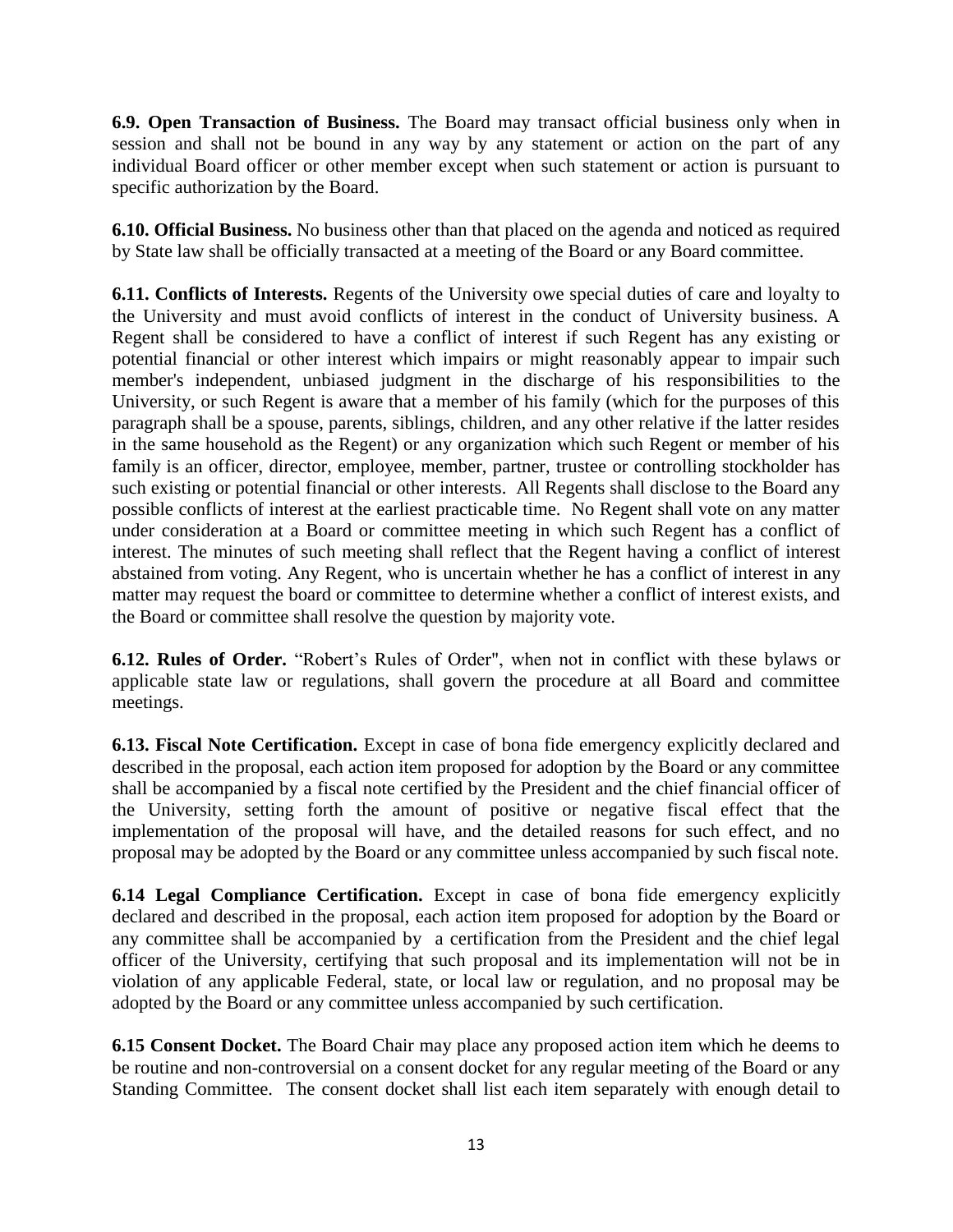describe the substance of the item to the casual reader. Items on the consent docket will go directly to the Board (or committee, as applicable) for action without additional discussion or consideration, and will be included in an omnibus resolution approving all consent docket items together. If any Regent requests prior to approval that any item be removed from a consent docket, it shall be removed and considered separately at that meeting, and may be approved, rejected, or tabled and sent to the appropriate committee for further consideration.

**6.16. Executive Sessions.** All meetings of the Board and Board committees, regular and special, shall be open to the public except as provided by Texas Government Code Sections 55.071, 55.1072 and 551.074, pursuant to which the Board or Committee may go into closed session:

(a) To consult with the University's Attorney regarding pending or contemplated litigation, settlement offers, or matters that are confidential under the Texas Disciplinary Rules of Professional Conduct.

(b) To discuss matters related to the purchase or sale of Real Estate;

- (c) To discuss matters related to employment and evaluation of personnel; or
- (d) For other reasons permitted under applicable law.

#### **SECTION 7 Personnel Reporting Directly to the Board.**

#### **7.1. President.**

(a) The Board of Regents shall appoint by resolution in compliance with state law a President, who shall be the Chief Executive of the University, and who shall hold office for such term as the Board may decide.

(b) The role of the President of the University is one of creative leadership and, therefore, not to be described by a detailed list of specific duties. As Chief Executive Officer of the institution, the President is responsible to the Board of Regents for the functioning of the administration and for the management and control of the entire University, except where such authority and responsibility is withheld by the Board.

(c) All decisions and actions of the President must be in accordance with general policies approved by the Board of Regents and are subject to the right of the Board to intervene, provided, however, that the Board will rarely exercise this right for both philosophical and practical reasons.

(d) The President, on behalf of the Board of Regents, is expressly delegated the authority to sign any contracts that the Board has officially awarded by Board resolution.

**7.2 Internal Auditor.** The Board of Regents shall appoint by resolution in compliance with state law an Internal Auditor for the University, who shall serve in that position for such term of office as the Board may decide. The Internal Auditor shall report exclusively to the Board and shall submit all audit plans, programs, staffing, budgets and audit reports to the Board, through the Audit Committee, for review and, as necessary, for approval. The Internal Auditor shall prepare and submit with each action item that the Internal Auditor proposes for approval, a certified fiscal note and legal certification similar to those provided for in sections 6.13 and 6.14,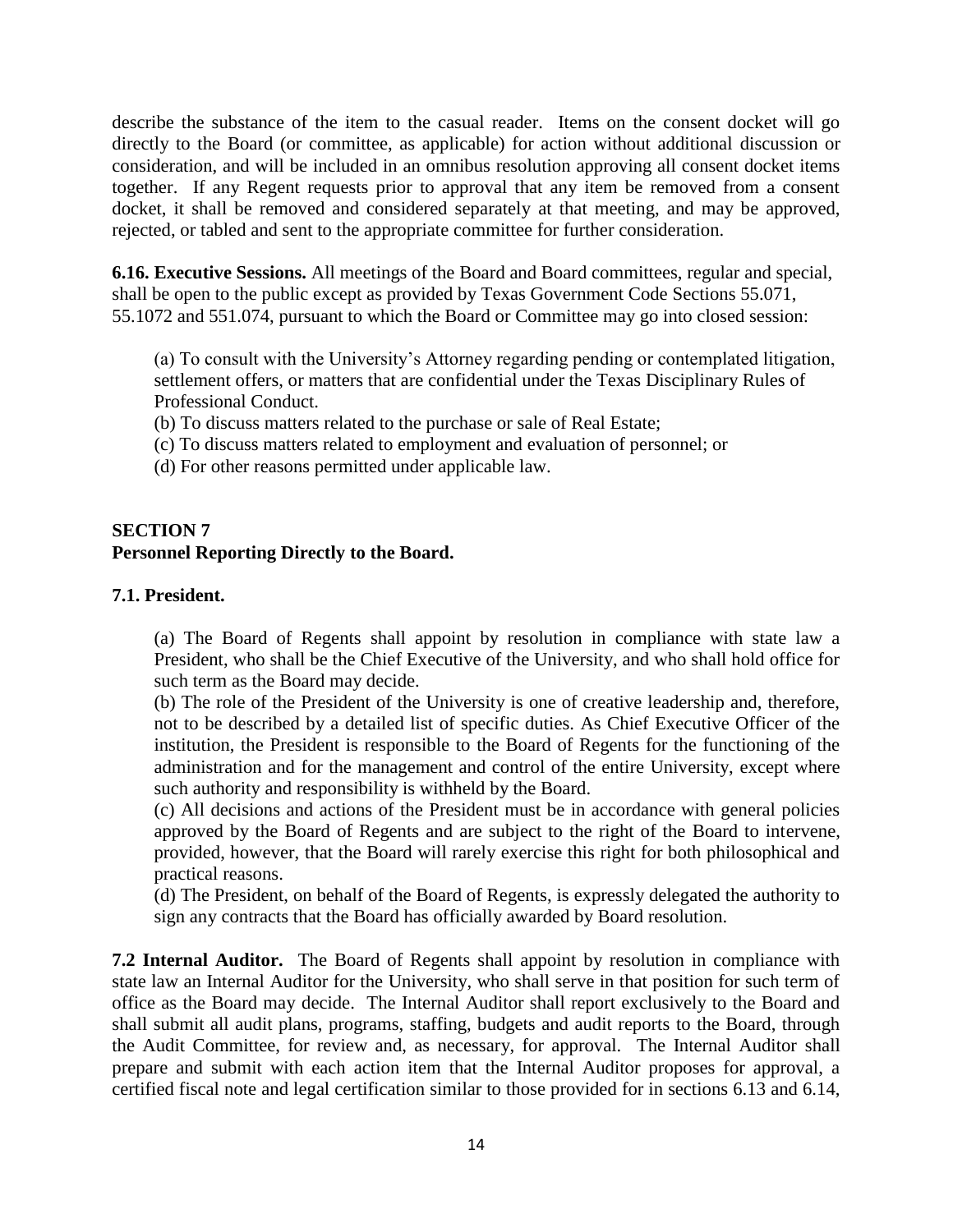and certifications by the President, the chief financial officer, and the chief legal officer shall not be required for proposals submitted by the Internal Auditor.

**7.3 Executive Director of Board Relations.** The Board of Regents shall appoint by resolution in compliance with state law an Executive Director of Board Relations who shall serve in that position for such term of office as the Board may decide. The Executive Director for Board Relations shall report directly to the Board and shall submit proposals for staffing, budget, programs and projects to the Board, through the Board Chair, for approval, provided however that all such proposals shall be reviewed by the Chief Financial Officer and the Chief Legal Officer of the University for compliance with these bylaws. The Executive Director for Board Relations shall be responsible for all administrative and recordkeeping functions in support of the Board and in support of the Regents in the performance of their official duties for the University.

#### **SECTION 8 Communications with the Board**

**8.1 Board Members' Right to Information.** Board members have the right and duty to be fully informed on all matters that influence their obligations as Regents. They shall have the right to request and receive information regarding any aspect of the University and its operation.

**8.2 Open Presentation Time.** At the beginning of each regular Board meeting convened pursuant to section 6.1 of these bylaws, the Board shall provide "open presentation" time for public comment, subject to the following procedures.

(a) Any person may register in advance to speak during "open presentation" time. A registration sheet will be maintained in the office of the General Counsel of the University, and any person may register at that location during normal business hours. The registration sheet will be moved to the location for the Board meeting no later than 30 minutes before the scheduled time of such meeting, and will be available there for additional registrations throughout the Board meeting. However, only those who have registered prior to the time that the meeting is convened shall be permitted to speak at that meeting unless the Board Chair decides to relax this requirement.

(b) Each person registering to speak during "open presentation" time must provide her/his name and the topic on which she/he wishes to speak. The Board Chair will give priority to those who wish to speak on agenda items before the Board at that meeting, but in all other respects registrants shall be provided opportunity to speak on a "first to register" basis. If a registrant is called to speak and does not respond, the registration shall be carried forward until after the following speaker; if a registrant is then called a second time and does not respond that registration shall be deleted.

(c) Each person called to speak shall be limited to 3 minutes of presentation time, and "open presentation" time at each Board meeting shall be limited to a total of 30 minutes; provided, however, that the Board Chair shall have the discretion to extend both the individual and total limits as he/she deems appropriate. Those who have registered but are not called upon to speak at the first Board meeting after their registration shall have their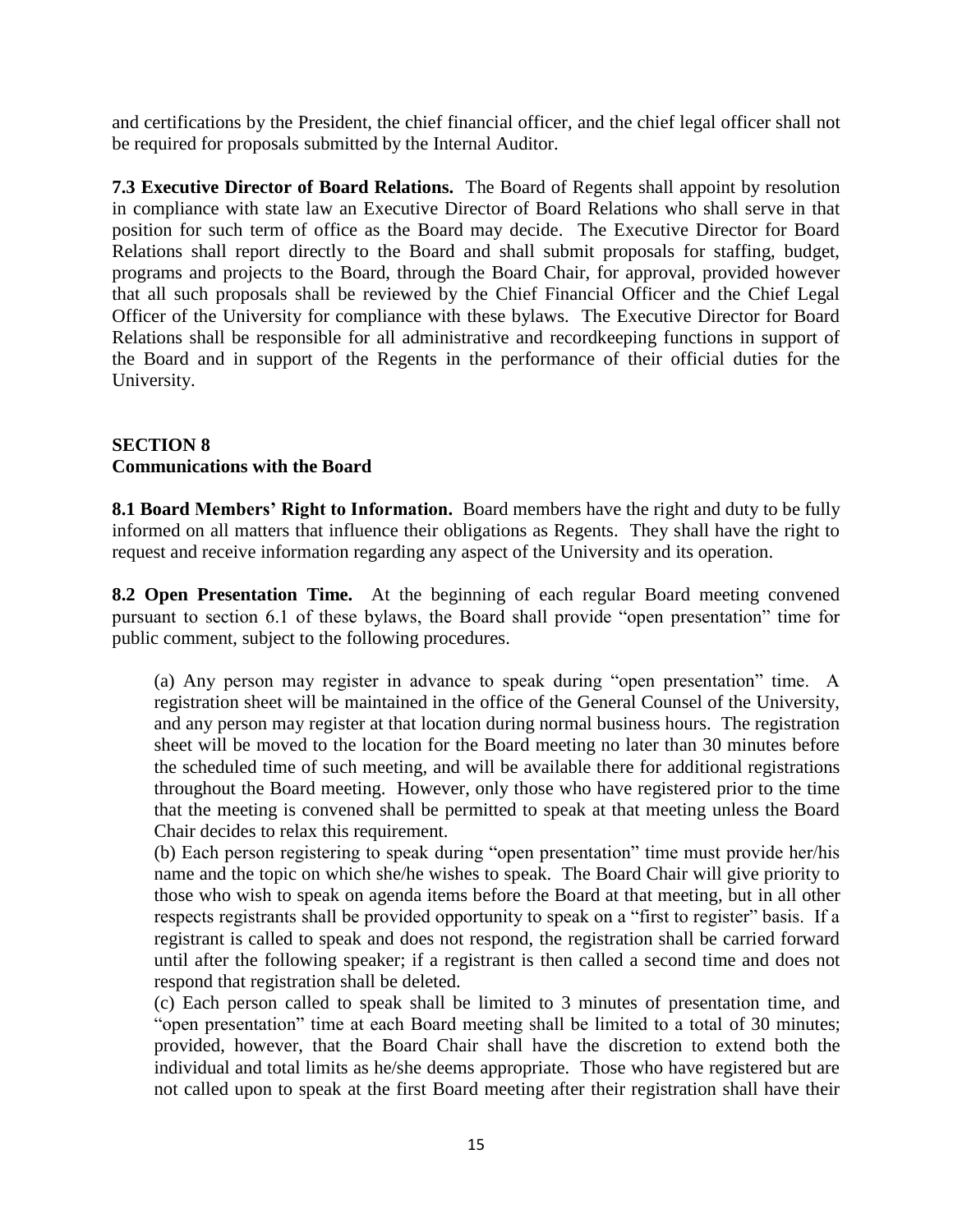registrations carried forward from meeting to meeting until such time as they are called.

**8.3 Proposals for Board Consideration.** All requests and proposals for Board consideration (other than requests from Regents) shall be submitted to the Office of the President in writing. The President or his designee shall maintain a schedule for submission of such requests and proposals, and shall communicate all timely requests and proposals to the Board Chair, who shall assign all such requests and proposals to the appropriate committees for consideration and disposition. In urgent circumstances the President and the Board Chair may decide to assign untimely requests or proposals for consideration.

8.4 Disruption. Disruption of any meeting of the Board of Regents or any committee or Subcommittee thereof, or any other meeting, procession or gathering sponsored by the University is prohibited. Disruption includes use of obscene language or defamatory statements as well as physical violence or interference with peaceful and orderly conduct of the meeting; and includes any such language or behavior by those making presentations during "open presentation" time under section 8.2 of these Bylaws. The person chairing the meeting or another authorized university official or member of law enforcement should, to the extent practicable, clearly identify the disruptive language or behavior and request the person(s) responsible to desist. If that is not practicable, or if the person(s) responsible for the disruption do not desist after such a request, then the person chairing the meeting or another authorized university official may request law enforcement officers to remove the person(s) responsible for the disruption from the meeting."[*Adopted June 22, 2012*]

#### **SECTION 9 Amendments and Miscellaneous Provisions**

**9.1. Amendment.** The affirmative vote of six members of the board at a duly convened meeting shall be required to amend, add to, repeal or revise these bylaws, provided however that any proposal to amend, add to, repeal or revise any portion of these bylaws must be filed with the Board Chair in writing and a copy thereof must be mailed to each member of the Board at least thirty (30) days in advance of the meeting at which such amendment, addition, repeal or revision is to be considered for approval .

**9.2. Gender and Number.** In these bylaws, reference to the masculine shall also include the feminine as appropriate to the circumstances, and vice versa. Reference to the singular shall also include the plural as appropriate to the circumstances, and vice versa.